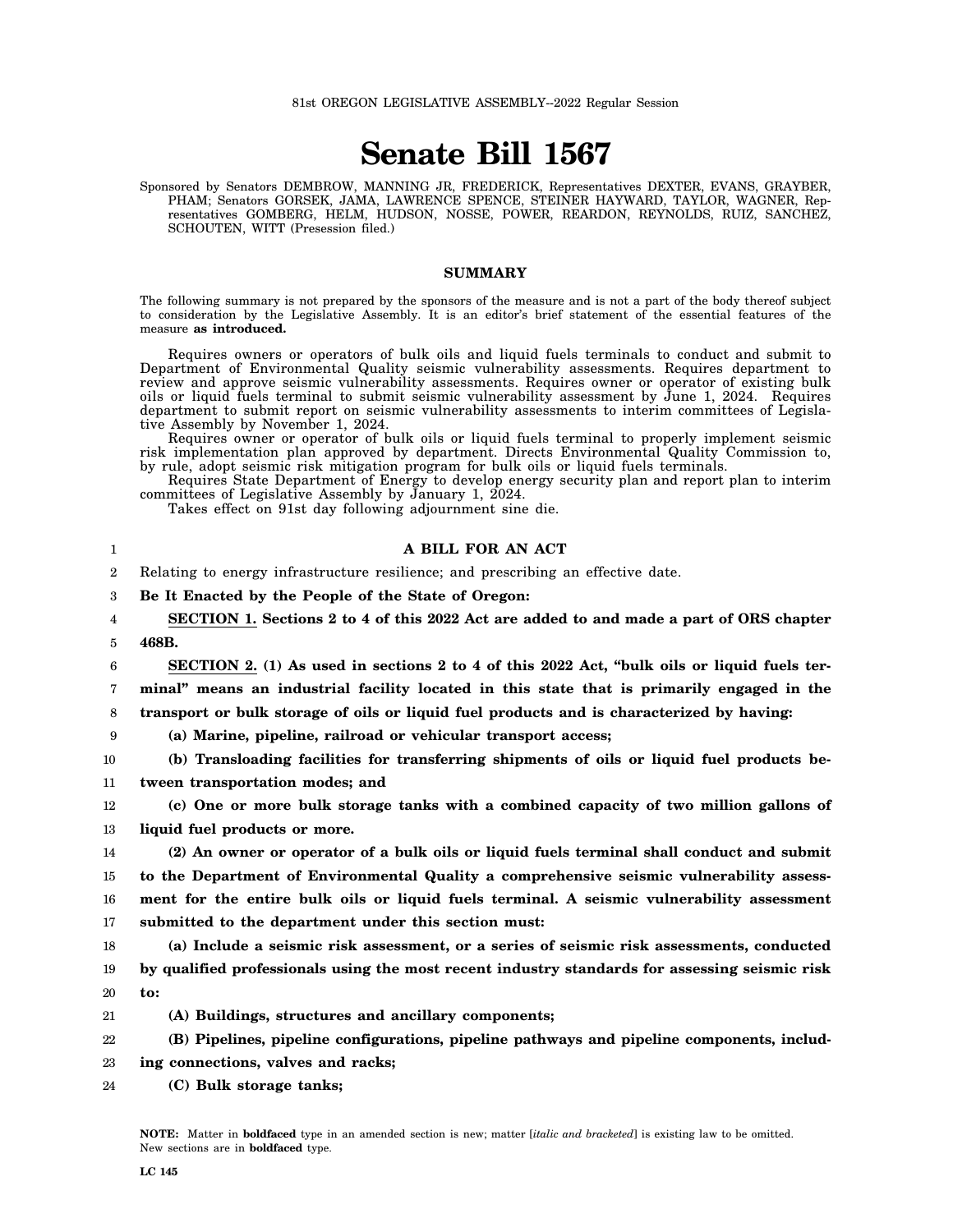1 **(D) Spill containment structures;**

2 **(E) Transloading facilities, including wharves, piers, moorings and retaining structures;**

3 **(F) Loading racks;**

4 **(G) Control equipment; and**

5 6 **(H) Any other structures and related or supporting facilities that constitute the bulk oils or liquid fuels terminal;**

7 8 9 10 11 **(b) Include a determination of the bulk oils or liquid fuels terminal's vulnerability to liquefaction triggering and liquefaction consequences, such as lateral spreading and coseismic settlement, using standards in accordance with guidance contained in "National Academies of Sciences, Engineering and Medicine, State of the Art and Practice in the Assessment of Earthquake-Induced Soil Liquefaction and Its Consequences, 2016";**

12 13 14 15 16 17 **(c) Include a determination of whether the existing structures and related or supporting facilities that constitute the bulk oils or liquid fuels terminal have been designed, improved or retrofitted to reduce the potential for significant structural damage to property or harm to people or the environment in or adjacent to the bulk oils or liquid fuels terminal in the event of a magnitude 9.0 Cascadia Subduction Zone earthquake, including impacts from the expected duration of shaking; and**

18 19 20 21 22 **(d) Include a determination of the structures and related or supporting facilities that are most vulnerable to seismic risks and the potential of those structures and facilities to maintain safe operating conditions, or safe shut down procedures, to protect public health, life safety and environmental safety against releases of oils or liquid fuel products, including information about operational procedures during disasters.**

23 24 25 26 27 28 **(3) The department shall review a comprehensive seismic vulnerability assessment submitted under this section and approve the assessment if it meets the requirements of subsection (2) of this section and any other requirements for seismic vulnerability assessments that the Environmental Quality Commission adopts by rule. Rules adopted by the commission may require the owner or operator of a bulk oils or liquid fuels terminal to submit seismic vulnerability assessment updates to the department:**

29 30 **(a) Upon the retrofit or reconstruction of all or a part of a bulk oils or liquid fuels terminal; or**

31 32 **(b) Based on new scientific or technical findings, but no more frequently than once every three years.**

33 34 35 36 37 38 39 **(4) Notwithstanding subsection (2)(b) of this section, the commission may by rule adopt revised or additional standards for determining a bulk oils or liquid fuels terminal's vulnerability to liquefaction triggering and liquefaction consequences if the commission determines that guidance contained in "National Academies of Sciences, Engineering and Medicine, State of the Art and Practice in the Assessment of Earthquake-Induced Soil Liquefaction and Its Consequences, 2016" no longer represents the most recent industry standards for determining vulnerability to soil liquefaction triggering and liquefaction consequences.**

40 41 42 43 44 45 **SECTION 3. (1) The owner or operator of a bulk oils or liquid fuels terminal shall properly implement a seismic risk mitigation implementation plan that has been approved by the Department of Environmental Quality. A seismic risk mitigation implementation plan must, at a minimum, identify actions, with timelines, to protect public health, life safety and environmental safety within the facility, in areas adjacent to the facility and in other areas that may be affected as a result of damages to the facility.**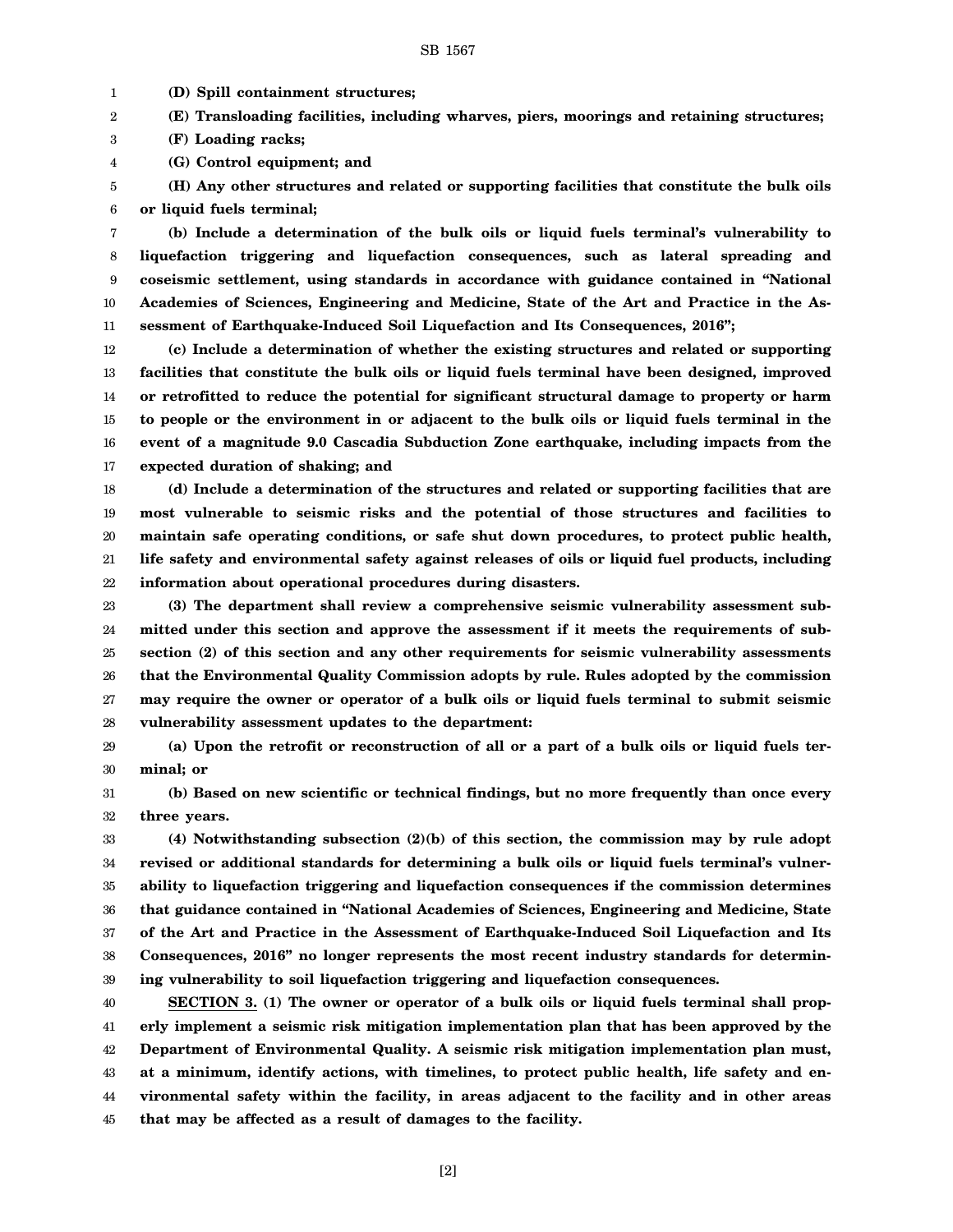1 2 3 4 5 **(2) The Environmental Quality Commission shall adopt by rule a seismic risk mitigation implementation program for bulk oils or liquid fuels terminals. To the extent feasible and appropriate, the program adopted under this section shall be consistent and coordinated with the program established under ORS 468B.345 to 468B.415. Rules adopted under this section shall include, but not be limited to:**

6 7 **(a) Rules for the required content of seismic risk mitigation implementation plans and rules for approval by the department of seismic risk mitigation implementation plans.**

8 9 10 11 **(b) Provisions for training, response exercises, external peer reviews, inspections and tests in order to verify the ability of the facility to sustain safe conditions and respond to uncontrolled releases of hazardous materials from the bulk oils or liquid fuels terminal due to an earthquake.**

12 13 14 15 **(c) Requirements to minimize harmful impacts to local communities and natural resources due to uncontrolled releases of hazardous materials from the bulk oils or liquid fuels terminal due to an earthquake and its associated direct and indirect impacts, including fires and flooding.**

16 17 **(d) Requirements for the inspection of bulk storage tanks at bulk oils or liquid fuels terminals.**

18 19 **(e) Design and construction standards for new bulk storage tanks constructed at bulk oils or liquid fuels terminals.**

20 21 **(f) Design and construction standards for seismic mitigation of existing bulk storage tanks, piping and related structures constructed at bulk oils or liquid fuels terminals.**

22 23 24 **(g) Provisions requiring the proper installation of seismically certified generators to power critical operations, or at a minimum, the installation of electrical hookups for emergency generators.**

25 26 27 28 **(h) Provisions for the review of seismic vulnerability assessments required under section 2 of this 2022 Act and seismic risk mitigation implementation plans required under subsection (1) of this section by other state agencies with expertise in earthquake hazards, risk mitigation and emergency preparedness or management.**

29 30 **(i) Provisions requiring the owner or operator of a bulk oils or liquid fuels terminal to submit seismic vulnerability mitigation implementation plan updates to the department:**

31 32 **(A) Upon the retrofit or reconstruction of all or a part of a bulk oils or liquid fuels terminal; or**

33 34 **(B) Based on new scientific or technical findings, but no more frequently than once every three years.**

35 36 37 38 39 **(3) The department shall establish a fee to defray any portion of the costs of operating the seismic risk mitigation program not appropriated to the department by the Legislative Assembly for that purpose. The owner or operator of a bulk oils or liquid fuels terminal shall submit the fee to the department at the time a seismic risk mitigation implementation plan is submitted to the department for approval.**

40 41 42 43 44 45 **SECTION 4. Information containing trade secrets submitted to the Department of Environmental Quality by the owner or operator of a bulk oils or liquid fuels terminal under section 2 or 3 of this 2022 Act is confidential and not subject to public disclosure under ORS 192.311 to 192.478, except that the department may disclose summarized information or aggregated data if the information or data does not directly or indirectly identify the trade secrets.**

[3]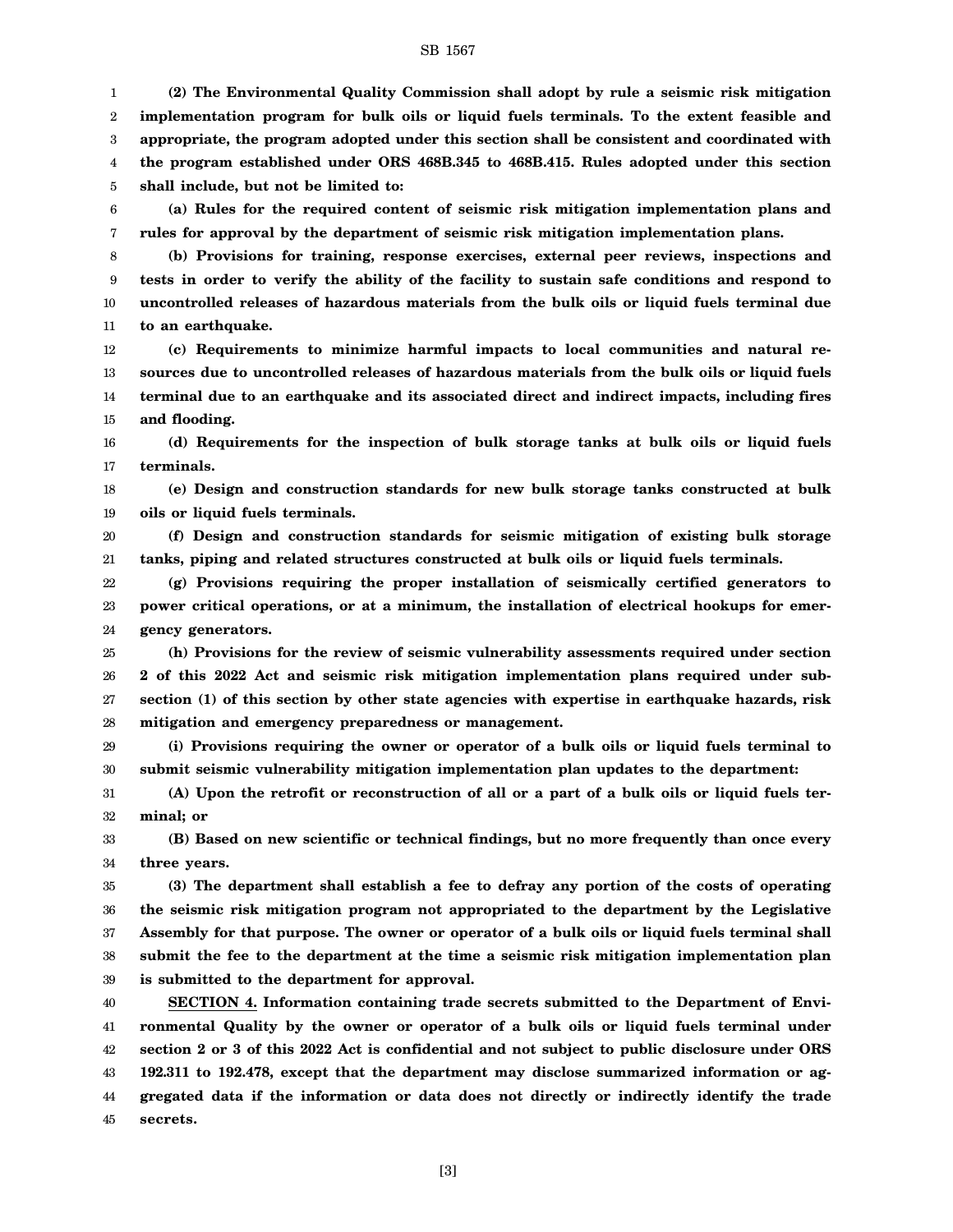1 2 3 4 5 6 7 8 9 10 11 12 13 14 15 16 17 18 19 20 21 22 23 24 25 26 27 28 29 30 31 32 33 34 35 36 37 38 39 40 41 42 **SECTION 5. A person who owns or operates an existing bulk oils or liquid fuels terminal on the effective date of this 2022 Act shall submit the seismic vulnerability assessment required by section 2 of this 2022 Act no later than June 1, 2024. SECTION 6. (1) Section 3 of this 2022 Act becomes operative June 1, 2024. (2) The Environmental Quality Commission and the Department of Environmental Quality may adopt rules and take any action before the operative date specified in subsection (1) of this section that is necessary to enable the commission and the department, on and after the operative date specified in subsection (1) of this section, to exercise all of the duties, powers and functions conferred on the commission and the department by section 3 of this 2022 Act. SECTION 7. (1) The State Department of Energy shall develop an energy security plan. The energy security plan must meet the requirements for a state energy security plan described in 42 U.S.C. 6326. (2) To the extent consistent with the requirements of 42 U.S.C. 6326, the energy security plan must align with strategies in the Oregon Fuel Action Plan developed by the department and must include, but need not be limited to: (a) An evaluation of the state's ability to recover quickly from physical threats, including a magnitude 9.0 Cascadia Subduction Zone earthquake, and cybersecurity threats. (b) Recommendations for increasing the geographic diversity of fuel storage capacity throughout this state. (c) An assessment of the seismic resilience of existing fuel storage facilities throughout this state. (d) Consistent with state programs to reduce greenhouse gas emissions associated with transportation fuels, an assessment of the use of renewable fuels and other innovative alternatives to improve disaster resilience. (e) An evaluation of strategies for mitigating barriers to implementing a geographically distributed fuel network throughout this state, including: (A) Adoption of Oregon Fuel Action Plan criteria for predesignated fuel points of distribution for receiving emergency fuel supplies at selected fuel diversification sites. (B) Strategies for expanding storage capacities at public facilities with existing capability to store and dispense unleaded, diesel or aviation fuel, including an evaluation of whether fuel storage sites contain properly installed seismically certified generators and adequate on-site fuel storage capacity to power backup generators so that independent operations can be maintained for three or more weeks after a Cascadia Subduction Zone earthquake. (C) Partnerships with private-sector companies to build fuel storage capacity at identified, prioritized locations, especially private-sector companies that provide an emergency or essential service mission to save or sustain life or support the restoration of critical lifelines and services in support of the state's overall response and recovery effort. (D) Strategies for increasing geographically distributed fuel storage that prioritize areas of this state that are expected to be most vulnerable to a Cascadia Subduction Zone earthquake, including local or regional islanding effects that would isolate a region from the rest of this state as a result of road or bridge damage.**

SB 1567

43 44 45 **(E) An evaluation of potential impacts to communities adjacent to potential locations for emergency fuel storage or expanded fuel storage, including consultation and outreach with those communities.**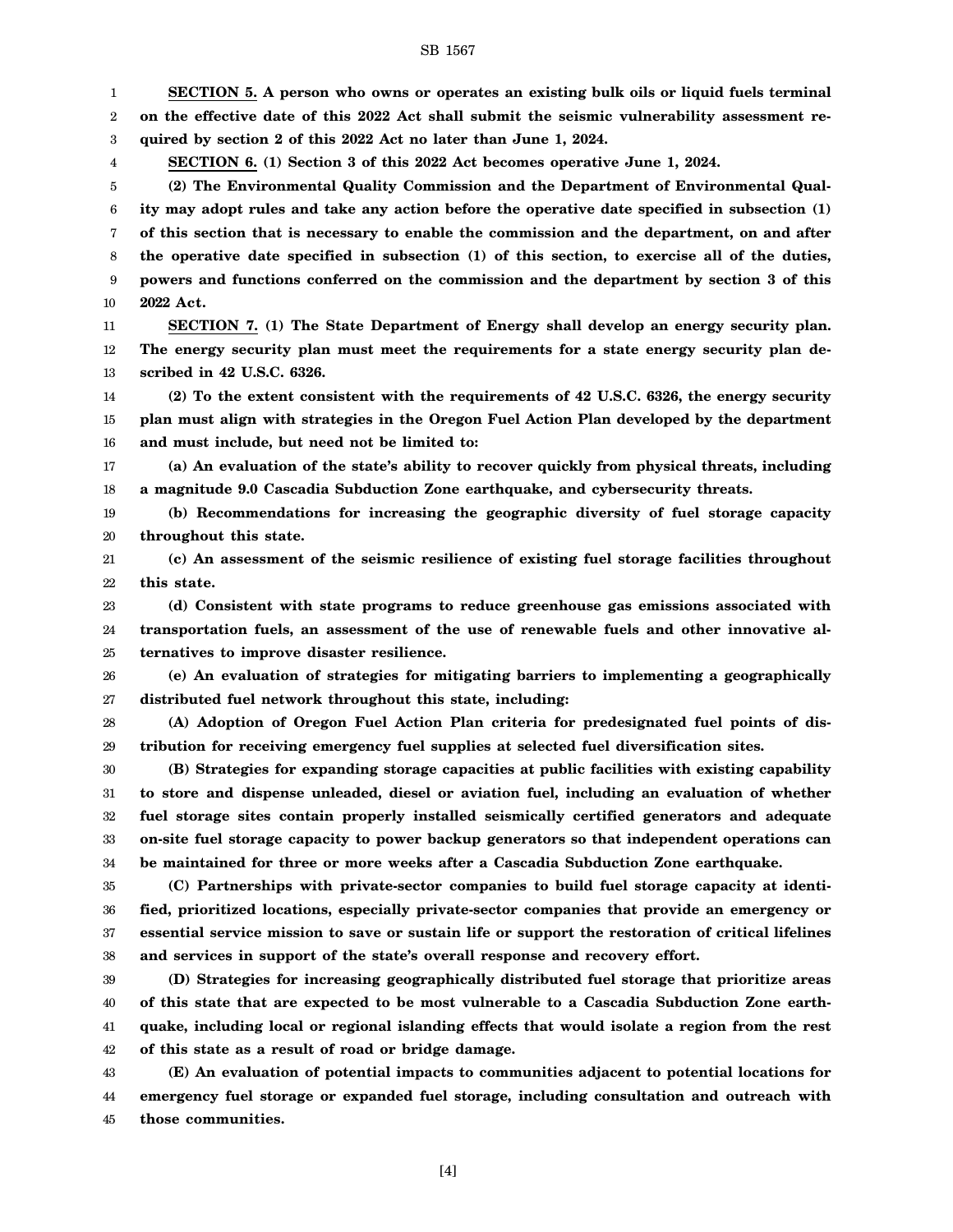#### SB 1567

1 2 3 4 5 6 7 8 9 10 11 12 13 14 15 16 17 18 19 20 21 22 23 24 25 26 27 28 29 30 31 32 33 34 35 36 37 38 39 40 41 42 43 44 **(3) In developing and implementing the energy security plan, the department shall consult with: (a) Relevant state government agencies, including the Public Utility Commission, the Department of Environmental Quality, the Department of Transportation, the Oregon Department of Aviation, the Office of Emergency Management, the State Department of Geology and Mineral Industries and the Environmental Justice Task Force; (b) Local governments; (c) Tribal governments; (d) Consumer-owned and investor-owned electric utilities; (e) Natural gas utilities; (f) Fuel suppliers; (g) Qualified technical experts in disaster resilience; and (h) Any other person with relevant knowledge or experience. (4) No later than September 15 of each even-numbered year, the department shall provide to the interim committees of the Legislative Assembly related to energy a report in the manner provided under ORS 192.245 describing the implementation or revision of the energy security plan developed under this section. SECTION 8.** Section 7 of this 2022 Act is amended to read: **Sec. 7.** (1) The State Department of Energy shall develop an energy security plan. The energy security plan must meet the requirements for a state energy security plan described in 42 U.S.C. 6326. (2) To the extent consistent with the requirements of 42 U.S.C. 6326, the energy security plan must align with strategies in the Oregon Fuel Action Plan developed by the department and must include, but need not be limited to: (a) An evaluation of the state's ability to recover quickly from physical threats, including a magnitude 9.0 Cascadia Subduction Zone earthquake, and cybersecurity threats. (b) Recommendations for increasing the geographic diversity of fuel storage capacity throughout this state. (c) An assessment of the seismic resilience of existing fuel storage facilities throughout this state. (d) Consistent with state programs to reduce greenhouse gas emissions associated with transportation fuels, an assessment of the use of renewable fuels and other innovative alternatives to improve disaster resilience. (e) An evaluation of strategies for mitigating barriers to implementing a geographically distributed fuel network throughout this state, including: (A) Adoption of Oregon Fuel Action Plan criteria for predesignated fuel points of distribution for receiving emergency fuel supplies at selected fuel diversification sites. (B) Strategies for expanding storage capacities at public facilities with existing capability to store and dispense unleaded, diesel or aviation fuel, including an evaluation of whether fuel storage sites contain properly installed seismically certified generators and adequate on-site fuel storage capacity to power backup generators so that independent operations can be maintained for three or more weeks after a Cascadia Subduction Zone earthquake. (C) Partnerships with private-sector companies to build fuel storage capacity at identified, prioritized locations, especially private-sector companies that provide an emergency or essential ser-

vice mission to save or sustain life or support the restoration of critical lifelines and services in

45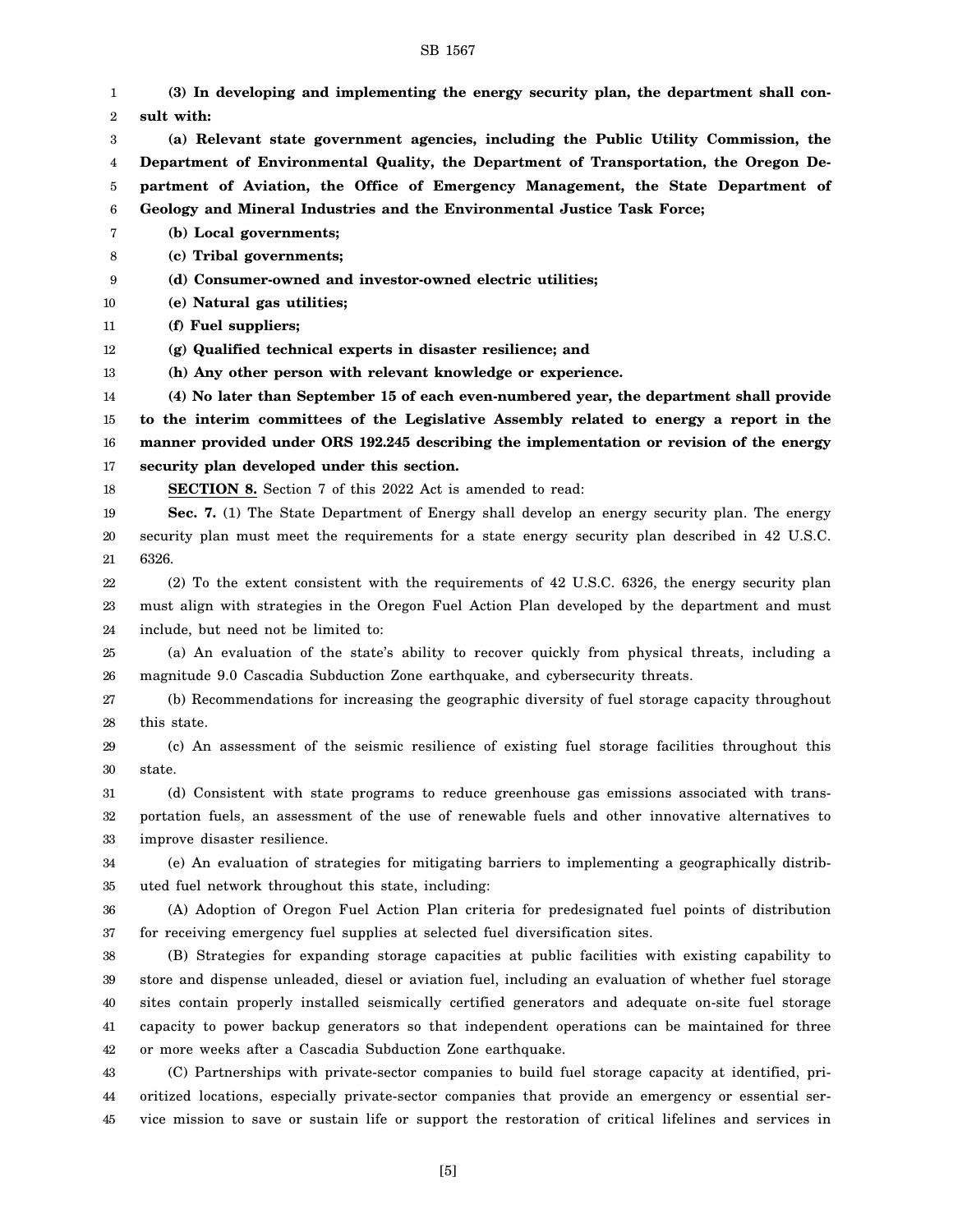#### SB 1567

1 support of the state's overall response and recovery effort.

2 3 4 5 (D) Strategies for increasing geographically distributed fuel storage that prioritize areas of this state that are expected to be most vulnerable to a Cascadia Subduction Zone earthquake, including local or regional islanding effects that would isolate a region from the rest of this state as a result of road or bridge damage.

6 7 8 (E) An evaluation of potential impacts to communities adjacent to potential locations for emergency fuel storage or expanded fuel storage, including consultation and outreach with those communities.

9 10 11 12 13 (3) In developing and implementing the energy security plan, the department shall consult with: (a) Relevant state government agencies, including the Public Utility Commission, the Oregon Department of Environmental Quality, the Department of Transportation, the Department of Aviation, the [*Office*] **Oregon Department** of Emergency Management, the State Department of Geology and Mineral Industries and the Environmental Justice Task Force;

14 (b) Local governments;

15 (c) Tribal governments;

16 (d) Consumer-owned and investor-owned electric utilities;

17 (e) Natural gas utilities;

18 (f) Fuel suppliers;

19 (g) Qualified technical experts in disaster resilience; and

20 (h) Any other person with relevant knowledge or experience.

21 22 23 24 (4) No later than September 15 of each even-numbered year, the department shall provide to the interim committees of the Legislative Assembly related to energy a report in the manner provided under ORS 192.245 describing the implementation or revision of the energy security plan developed under this section.

25 26 **SECTION 9. The amendments to section 7 of this 2022 Act by section 8 of this 2022 Act become operative on July 1, 2022.**

27 28 29 **SECTION 10. (1) The Energy Security Plan Fund is established in the State Treasury, separate and distinct from the General Fund. Moneys in the Energy Security Plan Fund shall consist of:**

30 31 32 **(a) Federal financial assistance made available to the state for the development, implementation, review and revision of a state energy security plan described in 42 U.S.C. 6326; and**

33

**(b) Moneys transferred or appropriated to the fund by the Legislative Assembly.**

34 35 36 **(2) All moneys in the fund are continuously appropriated to the State Department of Energy for the development, implementation, review and revision of the energy security plan developed under section 7 of this 2022 Act.**

37 38 39 40 **SECTION 11. No later than November 1, 2024, the Department of Environmental Quality shall provide to the interim committees of the Legislative Assembly related to energy, in the manner provided under ORS 192.245, a report summarizing information received by the department under section 2 of this 2022 Act and including recommendations for legislation.**

41 42 43 44 **SECTION 12. The State Department of Energy shall submit the energy security plan developed under section 7 of this 2022 Act in a report to the interim committees of the Legislative Assembly related to energy, in the manner provided under ORS 192.245, no later than January 1, 2024.**

45

**SECTION 13. Sections 11 and 12 of this 2022 Act are repealed on January 2, 2025.**